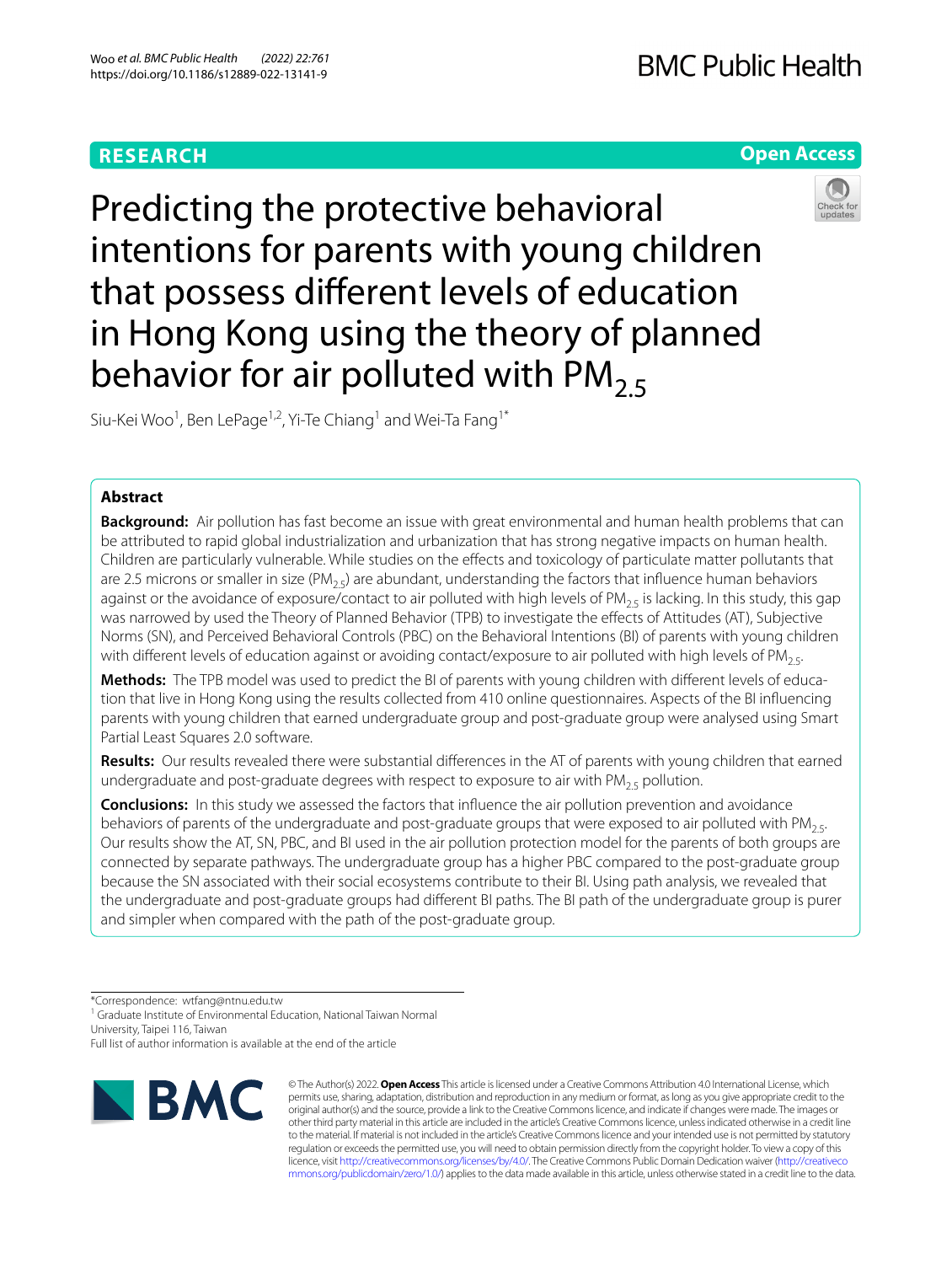**Keywords:** PM2.5 behavioral intentions, Undergraduate and graduate environmental education, Theory of Planned Behavior, Young children's parents

## **Background**

Ajzen [\[1](#page-9-0)] created the TPB in 1991 from the Rational Choice Theory. To predict BI, the TPB is a commonly used research model  $[1, 2]$  $[1, 2]$  $[1, 2]$  $[1, 2]$ . Fang  $[2]$  $[2]$  $[2]$  pointed out that TPB is more passive than Hines et al.'s [[2\]](#page-9-1) Responsible Behavior Model. However, according to Fang [[2](#page-9-1)] TPB has a rigorous calculation method and has an advantage in quantitative research on predicting behavior. Therefore, this theory is suitable for marketing and health promoting policies that require accurate data  $[2]$  $[2]$ . The TPB has since been widely applied in the research on health management behaviors such as sex  $[3, 4]$  $[3, 4]$  $[3, 4]$  $[3, 4]$ , smoking  $[5, 6]$  $[5, 6]$  $[5, 6]$  $[5, 6]$ , alcoholism $[7]$  $[7]$ , and drug abuse  $[8]$  $[8]$ . In addition, anti- $PM_{2,5}$  behavioral intentions comprise not only health protection behaviors, but also the environmental-friendly behaviors of individuals [\[9](#page-10-4)]. TPB is currently one of the most commonly used theories in research studies on the interpretation and prediction of various environmental-friendly behaviors [[10](#page-10-5), [11\]](#page-10-6).

As such air pollution has fast become a substantial environmental problem that can be attributed to rapid global industrialization and urbanization and has a strong negative impact on the environment and human health, particularly children [\[12](#page-10-7), [13](#page-10-8)]. Contaminants such as volatile and semi-volatile organic compounds, dust, and particulate matter have seriously impacted the environment and human health. Among these,  $PM_{2.5}$  are concern because with each breath that we take, the fne particles that pollute the air enter deep the into our lungs.  $PM_{2.5}$  are common byproduct of car exhaust and the incomplete combustion of wood, but dust, pollen, and spores also fall into this group. The air polluted with PM  $_{2.5}$  that we sometimes see in the air is largely composed of  $PM_{2.5}$  pollution. Inhalation of air pollution with  $PM_{2.5}$  are associated with respiratory problems, premature mortality, increased hospital admissions for heart or lung disease, acute and chronic bronchitis, and asthma [\[14](#page-10-9)]. As such, reducing  $PM_{2.5}$ pollution should bring huge economic benefts to society and avoid/reduce human mortality [[15](#page-10-10)].

The World Health Organization  $[16]$  $[16]$  $[16]$  reported that there were 3.1 million deaths globally that could be attributed to air polluted with  $PM_{2.5}$  and in the EU alone, 307,000 premature deaths resulted from air polluted with  $PM_{2.5}$  in 2019 [\[17](#page-10-12)]. Although  $PM_{2.5}$  are global issue, in 2020 the 50 most polluted cities in the world based on  $PM_{2.5}$  levels included 35 cities are from India, 7 from China, 5 from Pakistan, and 2 from

Bangladesh and 1 from Indonesia [[18](#page-10-13)]. Zhang et al.'s [[19](#page-10-14)] analyses of the 33 megacities (populations > than 10 million people) based on long-term remote sensed observations indicated that the  $PM_{2.5}$  concentrations did not improve between 1998 to 2018 and 452 million (M) people were exposed to  $PM_{2.5}$  concentrations > 10  $\mu$ g.m<sup>3</sup>, which is the WHO's upper limit for a healthy atmosphere and 162 M people were exposed to concentrations > 35  $\mu$ g/m<sup>3</sup>, which is the WHO's nonattainment air quality threshold. Although there has been considerable work on the  $PM_{2.5}$  levels in megacities and regions of the world where air pollution is a big problem,  $PM_{2.5}$  can impact the air quality anywhere in the world and we'd be remiss to preclude the human health impacts of  $PM_{2.5}$  air pollution from anywhere in the world.

The reduction of  $PM_{2.5}$  contributions and protection against air polluted with  $PM_{2.5}$  has become the focus for governments and the public at large [\[20](#page-10-15)]. Environmental problems in Hong Kong are mostly focused on the management and less on understanding environmental behaviors. In other words, the reactions and responses of citizens and their behaviors on environmental issues rather than their literacy or understanding of environmental issues. Therefore, in this study we focused on understanding how citizens responded to air pollution concerns, especially how parents with young children and with diferent levels of education responded or reacted when their children were exposed to air polluted with  $PM_{2.5}$ . Children are one of the most sensitive receptors and short-term exposure to air polluted with  $PM_{2.5}$ can trigger asthma, requiring hospitalization [[21](#page-10-16)], and younger children are more likely to be afected than older children [\[22\]](#page-10-17).

Although studies on behaviors reducing or avoiding with  $PM_{2.5}$  have been explored from the perspective of the family [[9\]](#page-10-4), studies on the behavioral and health management elements related to protection against or avoiding air polluted with  $PM_{2.5}$  are lacking. We believe that the pathways that infuence human behaviors that avoid or minimize exposure to  $PM_{2.5}$  is an ideal topic to study in more detail. In addition to reducing and controlling exposure to air contaminated with  $PM_{2.5}$ , it was also important to understand the elements that generated the protective behaviors to avoid exposure to air polluted with  $PM<sub>2.5</sub>$ . As such we focused on parents with young children with diferent levels of education that were living in Hong Kong. We also considered the parent's health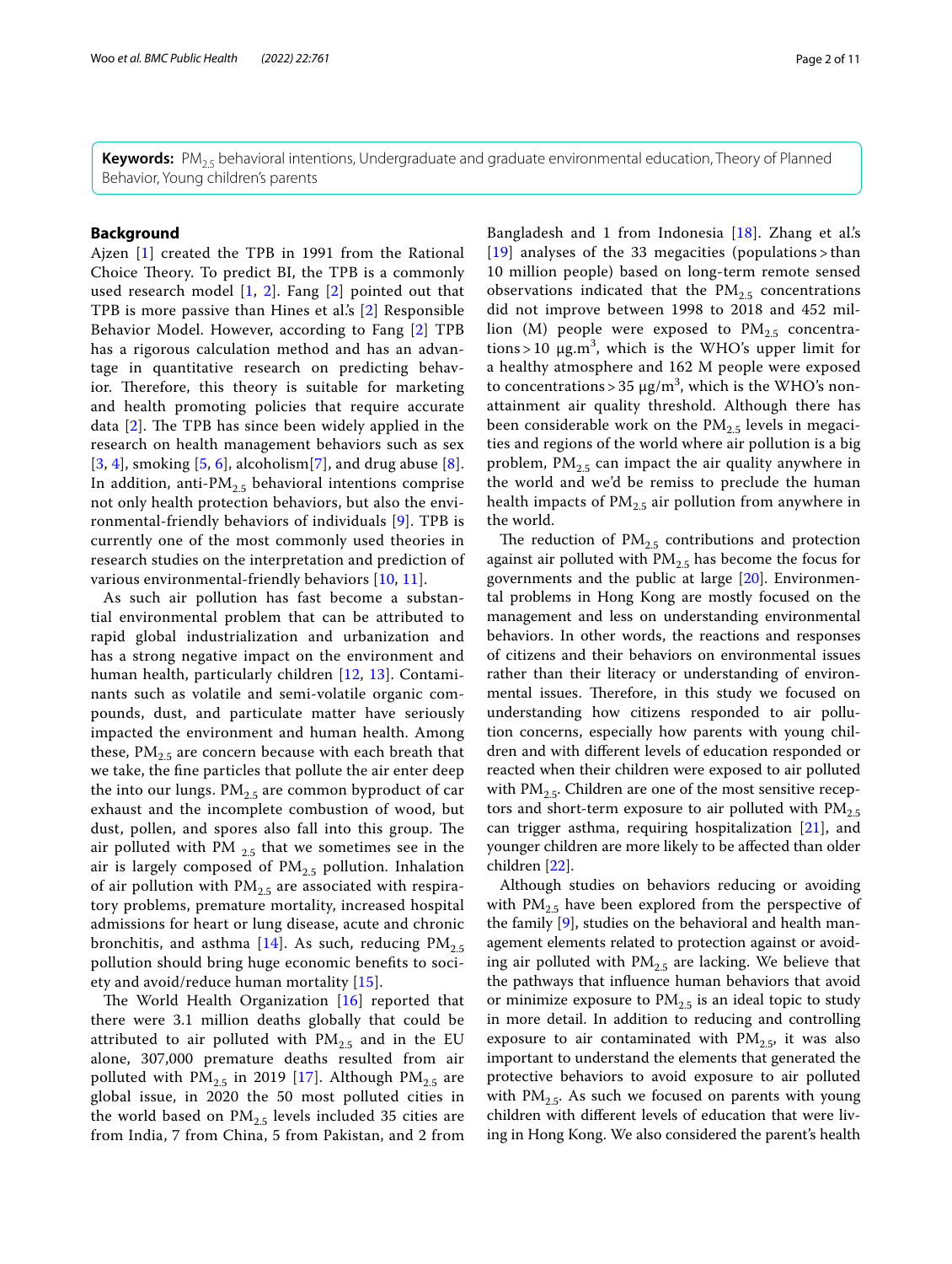concerns and the hazards associated with exposure to air polluted with  $PM_{2.5}$ .

There is a correlation between economics and education level [\[23](#page-10-18)], which suggests the relationship between education and behavior is important and cannot be ignored [[24\]](#page-10-19). Consequently, better understanding of the role that the level of education plays in shaping people's behaviors towards avoiding air polluted with  $PM_{2.5}$  was considered important because this type of analysis has not yet been performed. Furthermore, education levels are related to a person's AT, which are then afected by their SN  $[25]$  $[25]$ . Therefore, we hypothesised that the parent's level of education afected their SN positively. To understand parental behaviors related to avoiding air polluted with  $PM<sub>2.5</sub>$ , we assessed the protective behaviors of parents with young children with diferent levels of education living in Hong Kong. The dimensions that shape protective behaviors included: (1) attitudes (AT), (2) perceived behavioral controls (PBC), and (3) subjective norms (SN). The TPB model emphasizes controlled aspects of human information processing and decisionmaking that is concerned with goal-oriented behaviors and behaviors that are guided by a conscious self-regulatory process. AT is the intervening variable of SN and BI because a person's AT can afect their BI directly or indirectly through their SN [[26–](#page-10-21)[31\]](#page-10-22).

The use of this model may help explain the relationship between social psychology and people's preventative behaviors related to environmental problems. Despite

the plethora of studies assessing the toxicity and impact of air polluted with  $PM_{2,5}$  on humans and the environment, work on the factors that infuence people's behaviors such as AT and SN towards avoiding air polluted with  $PM_{2.5}$  is lacking [\[12](#page-10-7)]. From the perspective of TPB, people fnd that even when accounting for the predictive variables in TPB, understanding past behavior(s) can help predict future behaviors [[1\]](#page-9-0). SN are most weighed in predicting an individuals' willingness to reduce emissions that contribute to air pollution, but the best way to motivate people to reduce air pollution may be to exert social pressure or create a people-friendly atmosphere and environmental protection activities  $[32]$  $[32]$ . The use of the TPB model with Hong Kong's societal norms and values indicate subjective regulations may be the most important contribution for people to reduce air pollution emissions. Therefore, we tested the following hypotheses (Fig. [1\)](#page-2-0).

#### **Hypothesis 1a, and H1b (H1a, H1b)**

The undergraduate group (H1a) and post-graduate group (H1b) possess AT that can affect their respective BI  $[26-$ [31\]](#page-10-22). There are considerable data that demonstrate SN and AT are signifcantly related [\[33](#page-10-24)[–35\]](#page-10-25) and AT afects their SN positively [[34,](#page-10-26) [36](#page-10-27)].

## **Hypothesis 2a, 2b (H2a, H2b)**

The undergraduate group (H1a) and post-graduate group (H1b) possess AT can affect their SN. The results of

<span id="page-2-0"></span>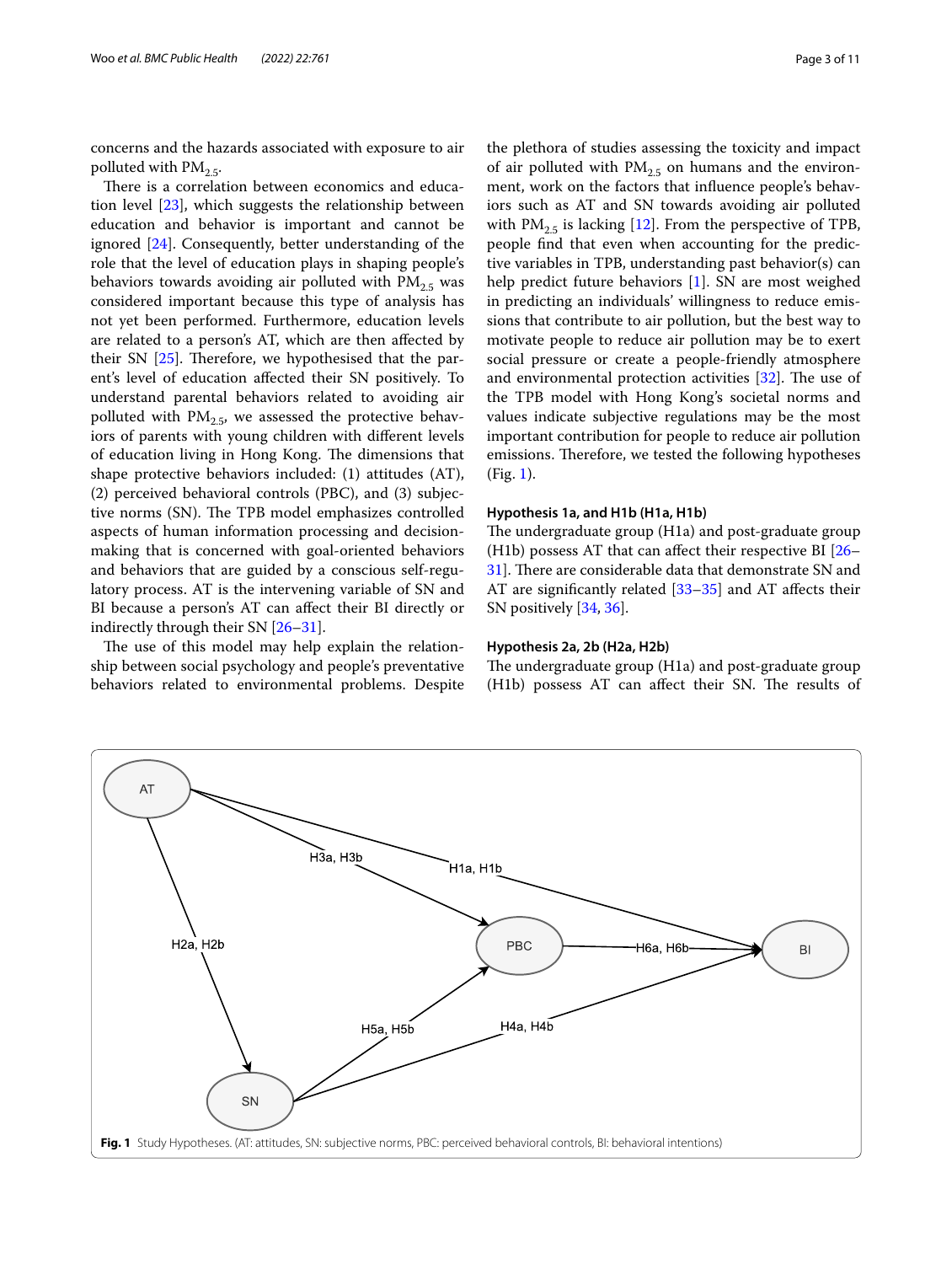several studies show that people's SN and AT are signifcant and positively related [[33–](#page-10-24)[36\]](#page-10-27).

#### **Hypothesis 3a, 3b (H3a, H3b)**

AT can afect the PBC of the undergraduate group (H1a) and post-graduate group (H1b). The results of studies indicate people's SN and PBC are signifcantly related [[33–](#page-10-24)[35](#page-10-25)] and afect their PBC directly and BI directly and indirectly [\[9](#page-10-4), [37](#page-10-28), [38\]](#page-10-29).

## **Hypothesis 4a, 4b (H4a, H4b)**

The undergraduate group (H1a) and post-graduate group (H1b) possess SN that can afect their respective BI. Their SN and PBC affect BI [\[28](#page-10-30), [39](#page-10-31)], but it is not yet clear whether their PBC afects their SN positively in the study. Nonetheless, we hypothesised that the PBC of parents with young children and with diferent levels of education living in Hong Kong affect their SN positively. The results of studies have shown that people's SN and PBC are signifcantly related [[33–](#page-10-24)[35](#page-10-25)].

#### **Hypothesis 5a, 5b (H5a, H5b)**

The undergraduate group (H1a) and post-graduate group (H1b) follow SN that can afect their respective PBC. Their SN affects their PBC directly and affect BI indirectly [\[37](#page-10-28)].

#### **Hypothesis 6a, 6b (H6a, H6b)**

The undergraduate group (H1a) and post-graduate group (H1b) possess PBC that can affect their respective BI. The PBC of parents of both groups affects their BI directly [\[9](#page-10-4), [37,](#page-10-28) [38\]](#page-10-29).

The TPB model was used to identify key factors such as AT, SN, and PBC that infuence the behavior of parents of both groups to protect their children against air pollution, especially air polluted with  $PM_{2.5}$ .

## **Methodology**

The questionnaires were collected using a purposive, stratified and snowball methodology  $[40]$  $[40]$ . The development, delivery, and collection of the questionnaires follow Liu's 2018 approach [\[14](#page-10-9)]. We contacted the parents of both groups via Facebook and WhatsApp to ask whether they would be interested and willing to participate in our survey. Those that agreed were then sent an electronic invitation card using the Facebook and WhatsApp, which are the social media platforms that are the most used by Hong Kong residents. We received 410 responses and the parents of these groups agreed to participate in our survey and completed the questionnaires online.

Although this research did not involve invasive human studies, we obtained parental consent to participate in this research using an anonymous answering method that was submitted online. The National Taiwan Normal University Research Ethics Committee deemed that this work was not within the scope of the "Human Research Law" and the committee then approved the research protocols and agreed to provide informed consent to the parents and their right to opt out of the study (No. 201804HS008).

The questions in the questionnaire were adapted from previous environmental behavior surveys, especially those involving AT  $[41]$  $[41]$ , SN  $[42]$  $[42]$  $[42]$ , and environmental behavior  $[41]$  $[41]$ . The questionnaire was reviewed by six experts in health promotion, sanitation education, and environmental education to determine the validity of the questions posed. Following this peer review process the questionnaire underwent subtle changes that were focused on simplifying the wording and terms that were being used locally prior to distributing the questionnaire. These changes ultimately helped the parents of both groups participating in the survey better understand the questions that were being asked while retaining the context and/or original meaning of the questions. After the questionnaire was reviewed by the experts and revised, a pilot test was suggested by the experts, to determine whether there was uncertainty in the questions being asked.

We used Statistical Package for the Social Sciences (SPSS) 23 for the statistical analysis and descriptive statistics were used to calculate the number of occurrences, percent, average, and standard deviation (SD) scores of the questionnaire responses. A single-factor variance analysis was used to determine diferences in AT, SN, PBC, and BI of the parents with young children and with diferent levels of education, living in Hong Kong. The Pearson Correlation Coefficient was then used to measure the existence of these key dimensions, their strength, and direction of the relationships. We choose education as a key factor because it was an underlying variable that played a role in many of the results. This will be discussed later.

A five-point Likert scale  $(1 =$ strongly disagree to 5=strongly agree) was used as our measurement tool. We then used SmartPLS2.0 statistical software for path and statistical analyses to predict the infuence of AT, SN, and PBC on BI. PLS-SEM (Partial least squares regression) is an exploratory multivariate method that can build SEM in research. This type of research is critically important as the research questions posed in research involving small populations is often about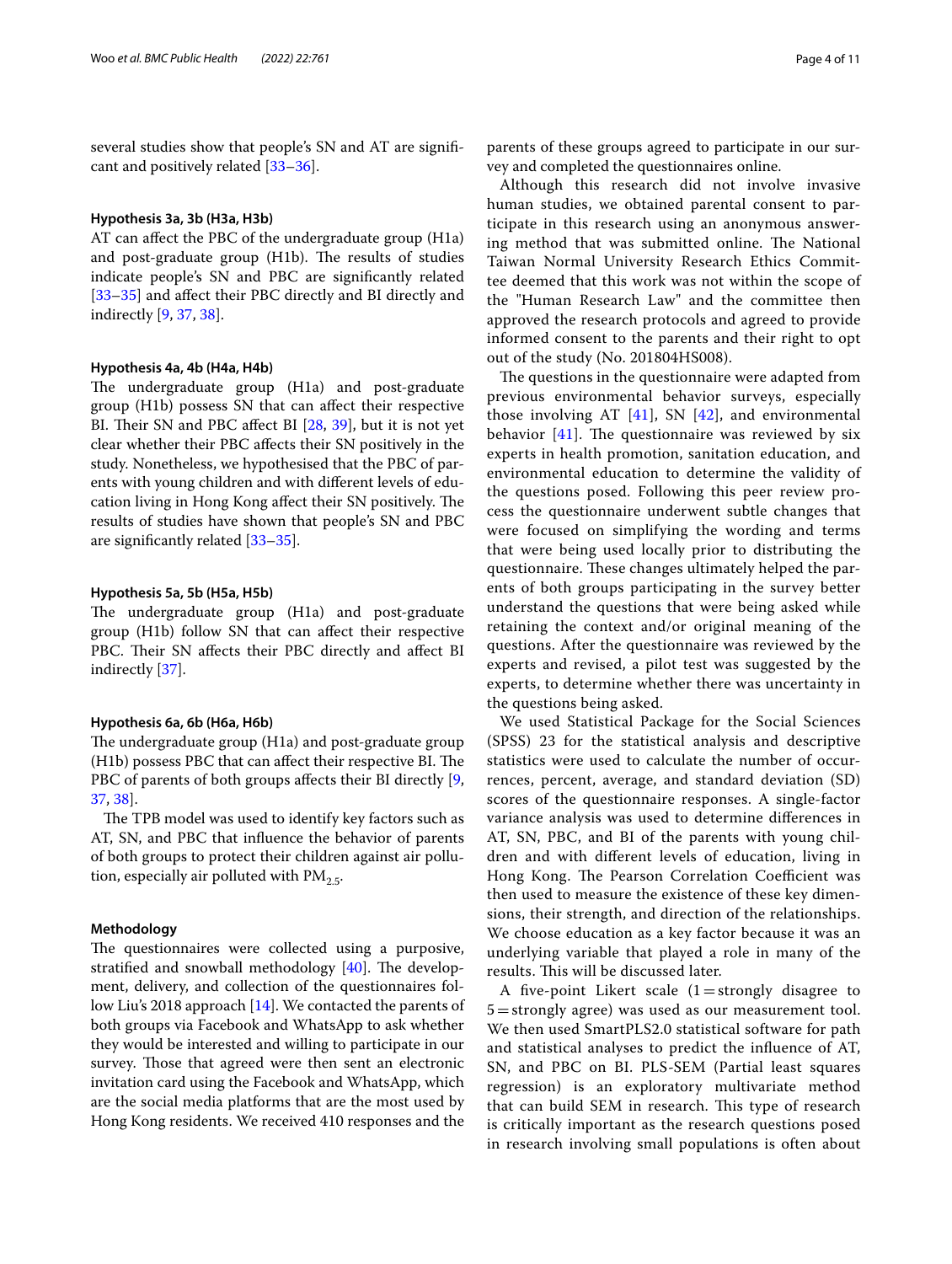serious health concerns in vulnerable and underrepresented populations [\[43](#page-10-35)].

## **Results**

We received 301 responses from the undergraduate group and 109 responses from the post-graduate group. The Cronbach  $\alpha$  of the AT (Table [1](#page-4-0)), SN (Table [2](#page-4-1)), PBC (Table [3\)](#page-4-2), and BI (Table [4\)](#page-5-0) variables for questions posed to the parents of both groups support the reliability of the questions and responses of questionnaire responses [[43](#page-10-35)]. Cronbach  $\alpha$  is a measure of the internal consistency or reliability of questions that are based on a Likert scale. The Cronbach  $\alpha$  value of the questionnaire was 0.928, which exceeds the 0.7. Values above 0.7 are considered good.

## <span id="page-4-0"></span>**Table 1** Results of Attitudes (AT) Questions

| <b>Attitudes</b>                                                                                              |      | Undergraduate<br>$(n=301)$ |      | Post-graduate<br>$(n=109)$ |  |
|---------------------------------------------------------------------------------------------------------------|------|----------------------------|------|----------------------------|--|
|                                                                                                               | Mean | SD                         | Mean | <b>SD</b>                  |  |
| AT 1.1 am worried about air pollution in Hong Kong                                                            | 4.29 | 0.78                       | 4.33 | 0.64                       |  |
| AT 2. I care about recycling and utilization of daily life resources                                          | 4.17 | 0.87                       | 4.24 | 0.73                       |  |
| AT 3. I care about whether the air polluted with PM $_{25}$ affects the health of myself and my family        | 4.42 | 0.78                       | 4.35 | 0.71                       |  |
| AT 4. I am concerned about whether the air polluted with PM $_{25}$ affects the health of community residents | 4.27 | 0.81                       | 4.17 | 0.74                       |  |
| AT 5.1 care about whether the air polluted with PM $_{25}$ affects the health of the citizens                 | 4.30 | 0.76                       | 4.22 | 0.71                       |  |
| AT 6. I care about environmental issues arising from industry and manufacturing                               | 4.29 | 0.78                       | 4.22 | 0.79                       |  |
| AT 7.1 care about environmental issues arising from economic development                                      | 4.21 | 0.77                       | 4.27 | 0.75                       |  |
| AT Scores                                                                                                     | 4.28 | 0.65                       | 4.26 | 0.58                       |  |

## <span id="page-4-1"></span>**Table 2** Results of Subjective Norms (SN) Questions

| <b>Subjective Norms</b>                                                                                                                    |      | Undergraduate<br>$(n=301)$ |         | Post-<br>graduate<br>$(n=109)$ |  |
|--------------------------------------------------------------------------------------------------------------------------------------------|------|----------------------------|---------|--------------------------------|--|
|                                                                                                                                            | Mean | SD                         | Mean SD |                                |  |
| SN 1. Most people who are important to me support me by not eating barbecued food                                                          | 3.58 | 0.92                       | 3.46    | 0.88                           |  |
| SN 2. Most people who are important to me support me by walking, cycling or taking public transportation to go out                         | 3.88 | 0.89                       | 3.92    | 0.88                           |  |
| SN 3. Most people who are important to me support me when I wear masks for myself and my children when air<br>pollution occurs             | 4.14 | 0.84                       | 3.91    | 0.95                           |  |
| SN 4. Most people who are important to me support me when I participate in environmental protection activities to<br>improve air pollution | 3.86 | 0.88                       | 3.80    | 0.95                           |  |
| <b>SN Scores</b>                                                                                                                           | 3.86 | 0.73                       |         | 0.79                           |  |

#### <span id="page-4-2"></span>**Table 3** Results of Perceived Behavioral Controls (PBC) Questions

| <b>Perceived Behavioral Controls</b>                                                                                                      |      | Undergraduate<br>$(n=301)$ | Post-graduate<br>$(n=109)$ |      |
|-------------------------------------------------------------------------------------------------------------------------------------------|------|----------------------------|----------------------------|------|
|                                                                                                                                           | Mean | SD                         | Mean                       | SD   |
| PBC 1. I can skip eating barbecued food to reduce air pollution                                                                           | 3.76 | 0.91                       | 3.53                       | 1.01 |
| PBC 2. I can walk, bike, or take public transportation to reduce air pollution                                                            | 4.16 | 0.82                       | 4.13                       | 0.92 |
| PBC 3. Although wearing a mask is troublesome, I can remind my children to use a mask when the air pol-<br>luted with PM $_2$ s is severe | 4.31 | 0.85                       | 4.05                       | 0.92 |
| PBC 4. When the air polluted with PM $_2$ is severe, I can quide children to wear a mask and protect their face                           | 4.30 | 0.82                       | 4.01                       | 0.93 |
| PBC Scores                                                                                                                                | 4.13 | 0.65                       | 3.93                       | 0.77 |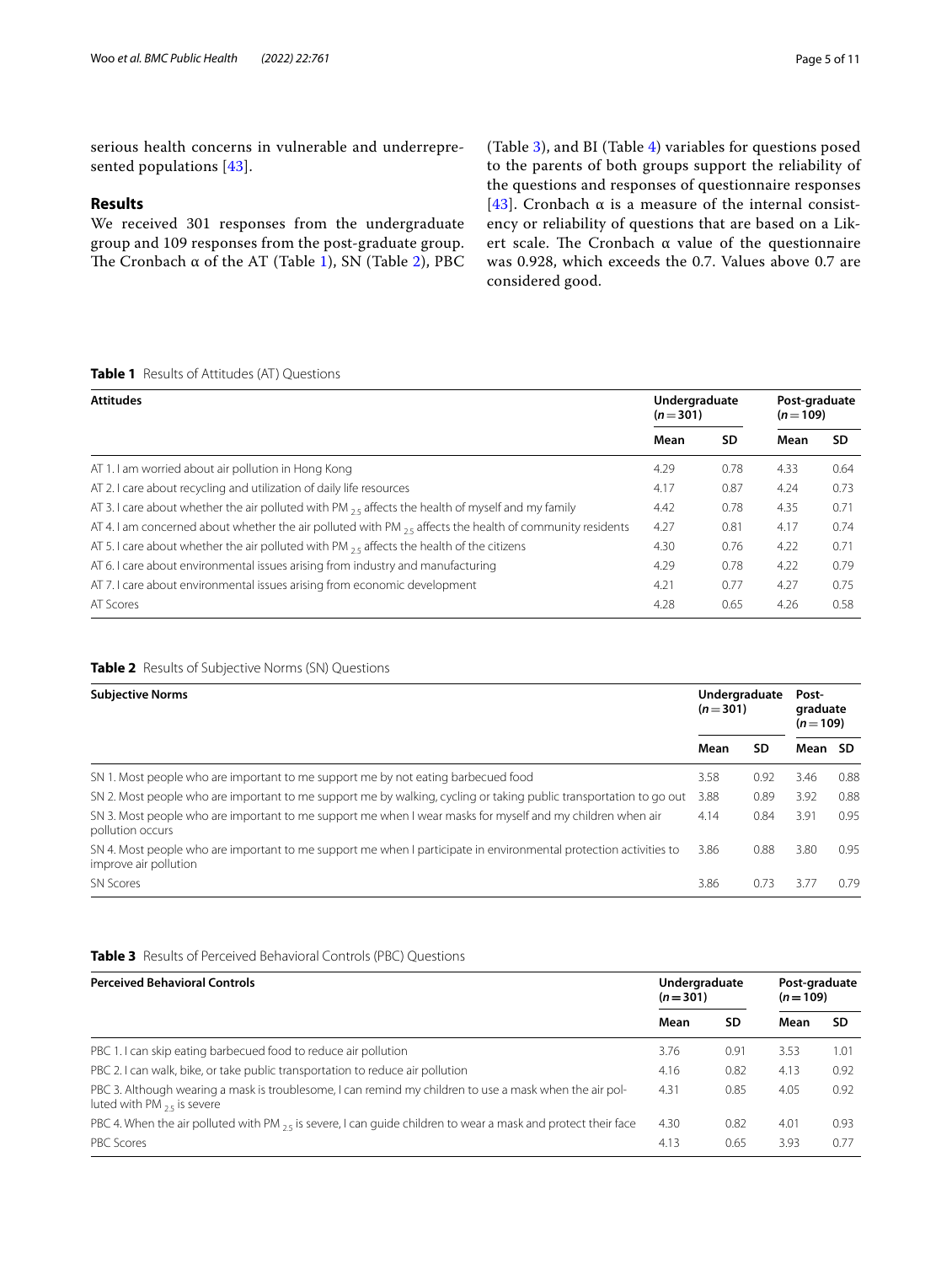## <span id="page-5-0"></span>**Table 4** Results of Behavioral Intentions (BI) Questions

| <b>Behavioral Intentions</b>                                                                                                                                        |      | Undergraduate ( $n = 301$ ) |      | Post-graduate<br>$(n=109)$ |  |
|---------------------------------------------------------------------------------------------------------------------------------------------------------------------|------|-----------------------------|------|----------------------------|--|
|                                                                                                                                                                     | Mean | SD                          | Mean | SD                         |  |
| BI 1. I don't eat barbecued food to avoid air pollutants                                                                                                            | 3.50 | 0.89                        | 3.24 | 0.98                       |  |
| BI 2. I can walk and cycle, or take public transportation to go out to reduce air pollution                                                                         | 3.98 | 0.84                        | 3.83 | 0.92                       |  |
| BI 3. Even if I spend more, I will use fuel with less environmental impact                                                                                          | 3.80 | 0.77                        | 3.61 | 0.82                       |  |
| BI4. I will advise others not to pollute the environment                                                                                                            | 3.98 | 0.79                        | 3.83 | 0.76                       |  |
| BI 5. When the air pollution is serious, I will let the child wear a mask and protect their face                                                                    | 4.04 | 0.93                        | 3.70 | 1.08                       |  |
| BI 6. When the Air Pollution Health Index (AQHI) reaches a "very high" level, I will let the child stay<br>indoors (the second highest level among the five levels) | 3.67 | 0.99                        | 3.21 | 1.12                       |  |
| BI 7. I will pay attention to the Air Quality Health Index (AQHI) every day to remind children to<br>pay attention to air pollution protection (AQHI)               | 3.49 | 1.07                        | 2.82 | 1.23                       |  |
| <b>BI</b> Scores                                                                                                                                                    | 3.78 | 0.65                        | 3.46 | 0.68                       |  |

#### <span id="page-5-1"></span>**Table 5** Parents of Undergraduate Group

|           | АТ         | SΝ         | <b>PBC</b> | BI    |
|-----------|------------|------------|------------|-------|
| AT        | 1.000      |            |            |       |
| <b>SN</b> | $0.468***$ | 1.000      |            |       |
| PBC.      | $0.543***$ | $0.665***$ | 1.000      |       |
| BI        | $0.492***$ | $0.662***$ | $0.649***$ | 1.000 |

 $\overline{f_{\text{max}}}$  = *p* < 0.001 Two-tailed test

## <span id="page-5-2"></span>**Table 6** Parents of Post-graduate Group

|           | AΤ         | SΝ         | <b>PBC</b> | BI    |
|-----------|------------|------------|------------|-------|
| AT        | 1.000      |            |            |       |
| <b>SN</b> | $0.382***$ | 1.000      |            |       |
| PBC       | $0.352***$ | $0.721***$ | 1.000      |       |
| BI        | $0.352***$ | $0.587***$ | $0.657***$ | 1.000 |

## <span id="page-5-3"></span>**Table 7** PLS Analysis of the Undergraduate Group

|           | <b>AVE</b> | CR     | $R^2$  | Cronbach's q |
|-----------|------------|--------|--------|--------------|
| AT        | 0.6421     | 0.9248 |        | 0.6421       |
| <b>SN</b> | 0.7509     | 0.9233 | 0.1583 | 0.7509       |
| PBC.      | 0.6664     | 0.8879 | 0.5355 | 0.6664       |
| ΒI        | 0.4611     | 0.8556 | 05297  | 0.4611       |

#### <span id="page-5-4"></span>**Table 8** PLS Analysis of the Post-graduate Group

| <b>AVE</b> | CR     | $R^2$  | Cronbach's q |
|------------|--------|--------|--------------|
| 0.6907     | 0.9393 |        | 0.6907       |
| 0.6901     | 0.8989 | 0.8502 | 0.6901       |
| 0.5896     | 0.8504 | 0.7623 | 0.5896       |
| 05229      | 0.8842 | 0.8469 | 0.5229       |
|            |        |        |              |

 $\overline{f^{***}}$  = *p* < 0.001 Two-tailed test

## **Correlation analysis**

Before performing an SEM analysis, a correlation analysis of the factors is performed to check whether there is a correlation between the factors. The correlation analysis in this paper confrms that the two populations and four factors have signifcant positive correlations. As such, a path analysis [\[44](#page-10-36)], using PLS-SEM was used to verify the 12 hypotheses of this study only 2 vs 3.

A correlation analysis was performed on the average scores results of the parents from both groups. The data show that all of the factors we measured are statistically positively correlated for the parents of both groups (Tables  $5$  and  $6$ ). Therefore, each factor is related to the other and SEM was performed to clarify the factor paths and relationships.

<span id="page-5-5"></span>

| Table 9 Comparison of the results: the Undergraduate and Post- |  |
|----------------------------------------------------------------|--|
| graduate Groups                                                |  |

|               | <b>AVE</b> | CR     | $R^2$  | Cronbach's q |
|---------------|------------|--------|--------|--------------|
| Undergraduate |            |        |        |              |
| AT            | 0.6421     | 0.9248 |        | 0.6421       |
| <b>SN</b>     | 0.7509     | 0.9233 | 0.1583 | 0.7509       |
| PBC.          | 0.6664     | 0.8879 | 0.5355 | 0.6664       |
| <b>BI</b>     | 0.4611     | 0.8556 | 0.5297 | 0.4611       |
| Post-graduate |            |        |        |              |
| AT            | 0.6907     | 0.9393 |        | 0.6907       |
| <b>SN</b>     | 0.6901     | 0.8989 | 0.8502 | 0.6901       |
| <b>PBC</b>    | 0.5896     | 0.8504 | 0.7623 | 0.5896       |
| ΒI            | 0.5229     | 0.8842 | 0.8469 | 0.5229       |
|               |            |        |        |              |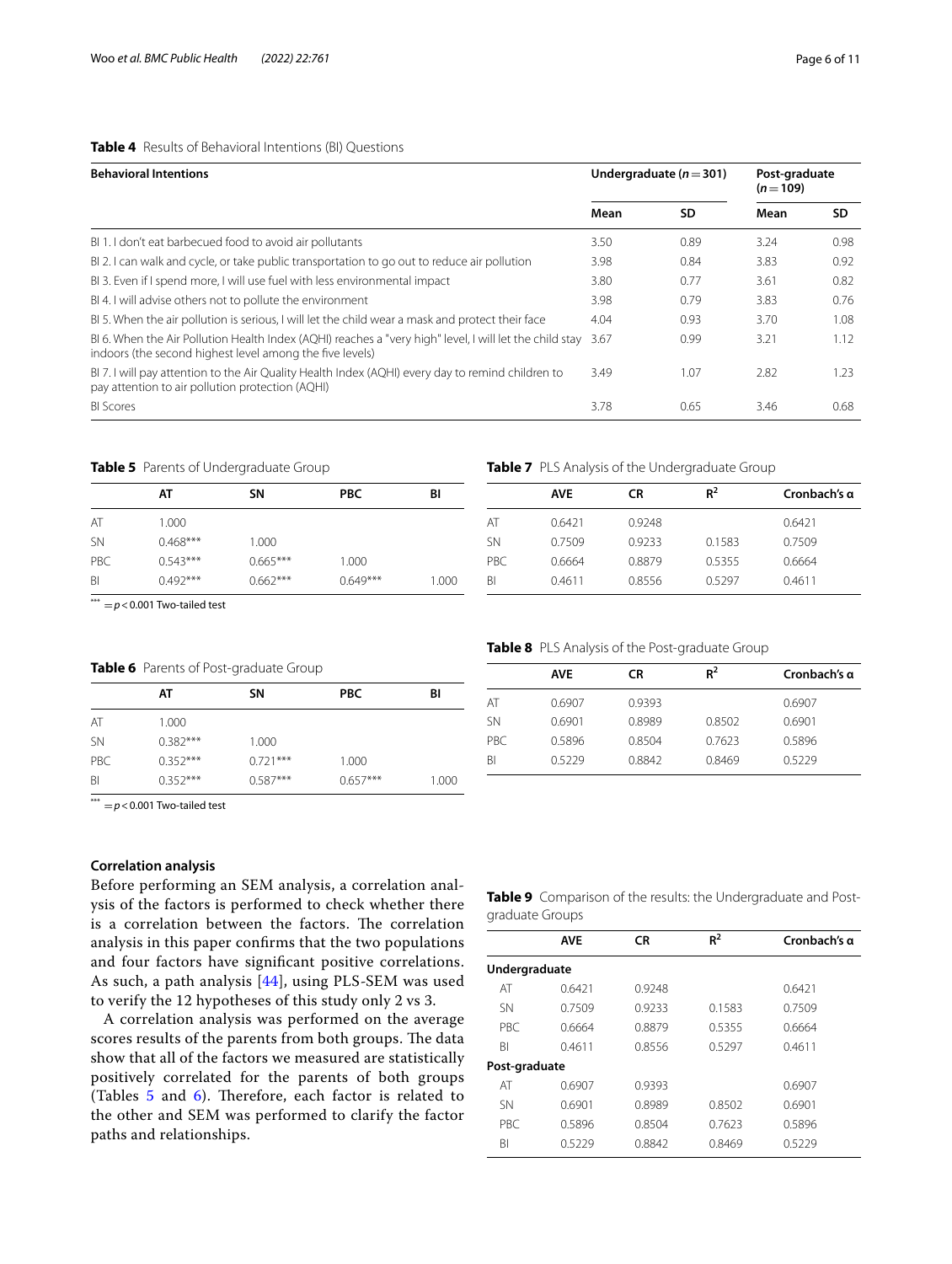#### **Path analysis and PLS-SEM**

Aspects of the BI infuencing the parents of both groups were analysed using Smart Partial Least Squares 2.0 SEM software and the results are shown in Tables [7](#page-5-3), [8](#page-5-4) and [9](#page-5-5). This approach allowed us to examine the potential cause and efect relationships in path models with latent variables. The average variance (AVE) is a measure of the amount of variance that is captured by a construct in relation to the amount of variance due to the measurement error  $[45]$ . The values for AT, SN, PBC, and BI of both groups are higher than 0.4, which is the acceptable value factor loadings  $[46]$  $[46]$ , indicating that the values reached a level of convergent validity, which is the degree to which the two measures are theoretically related.

The composite reliability  $(CR)$  is a measure of the internal consistency of a scale item and is much like Cron-bach's α [[47](#page-10-39)], which is a measure of the factor variance. If each factor value is greater than 0.7, then the value indicates that the internal consistency or variation of each factor meets the credibility standard [\[48](#page-10-40), [49](#page-10-41)].

The Cronbach's  $\alpha$  of the 4 dimensions all reached a credibility standard above 0.4 [[48,](#page-10-40) [49\]](#page-10-41), indicating that all of the data we collected are valid. In the post-graduate group, the  $R^2$  of their SN was 0.8502, PBC was 0.7623, and BI was 0.8469. The  $\mathbb{R}^2$  value is the proportion of the variance for a dependent variable that can be explained by an independent variable and  $\mathbb{R}^2$  values above 0.75 are considered strong.

The structure of the BI models of the parents from both groups is shown in Figs.  $2$  and  $3$ . The t-value of the paths were obtained using BootStrapping methodology to test the signifcance levels of the results. BootStrapping is a

test that uses random sampling with replacements, mimicking the sampling process and falls under the broader class of resampling methods  $[50]$ ). The AT of the undergraduate group had a signifcant positive predictive effect on their SN ( $\beta$ =0.398,  $t$ =5.054\*\*\*), but no significant effect on their PBC ( $\beta$ =0.077, *t*=0.872) or BI  $(\beta = 0.124, t = 1.523)$ . The SN of the undergraduate group had a signifcant positive predictive efect on their PBC  $(\beta=0.698, t=7.553***)$ , but no significant effect on their BI ( $\beta$ =0.188, *t*=1.497). The PBC of the undergraduate group had a signifcant positive predictive efect on their BI  $(\beta = 0.521, t = 4.775***).$ 

The AT of the post-graduate group had significant positive predictive effect on their SN  $(\beta = 0.474, t = 4.706^{***})$ and PBC  $(\beta=0.294, t=2.972^{***})$ , but no significant effect on their BI ( $\beta$ =0.140, *t*=1.501). The SN of the post-graduate group had a signifcant positive predictive effect on their PBC ( $\beta$ =0.531, *t*=5.788\*\*\*) and BI  $(\beta = 0.354, t = 3.327***)$ . The PBC of the post-graduate group had a signifcant positive predictive efect on their BI  $(\beta = 0.357, t = 3.433***).$ 

## **Discussion**

Using the TPB framework, we conducted a survey to understand how AT, SN, and PBC affect the protective behaviors of parents from both groups with respect to air polluted with  $PM_{2.5}$ . The results were then mapped using a SEM to better understand the relationships and paths between AT, SN, and PBC based on the behavioral differences of the parents from both groups. Of the 12 hypotheses tested, the results supported 3 (H2a, 5a, and 6a) for undergraduate group and 5 the

<span id="page-6-0"></span>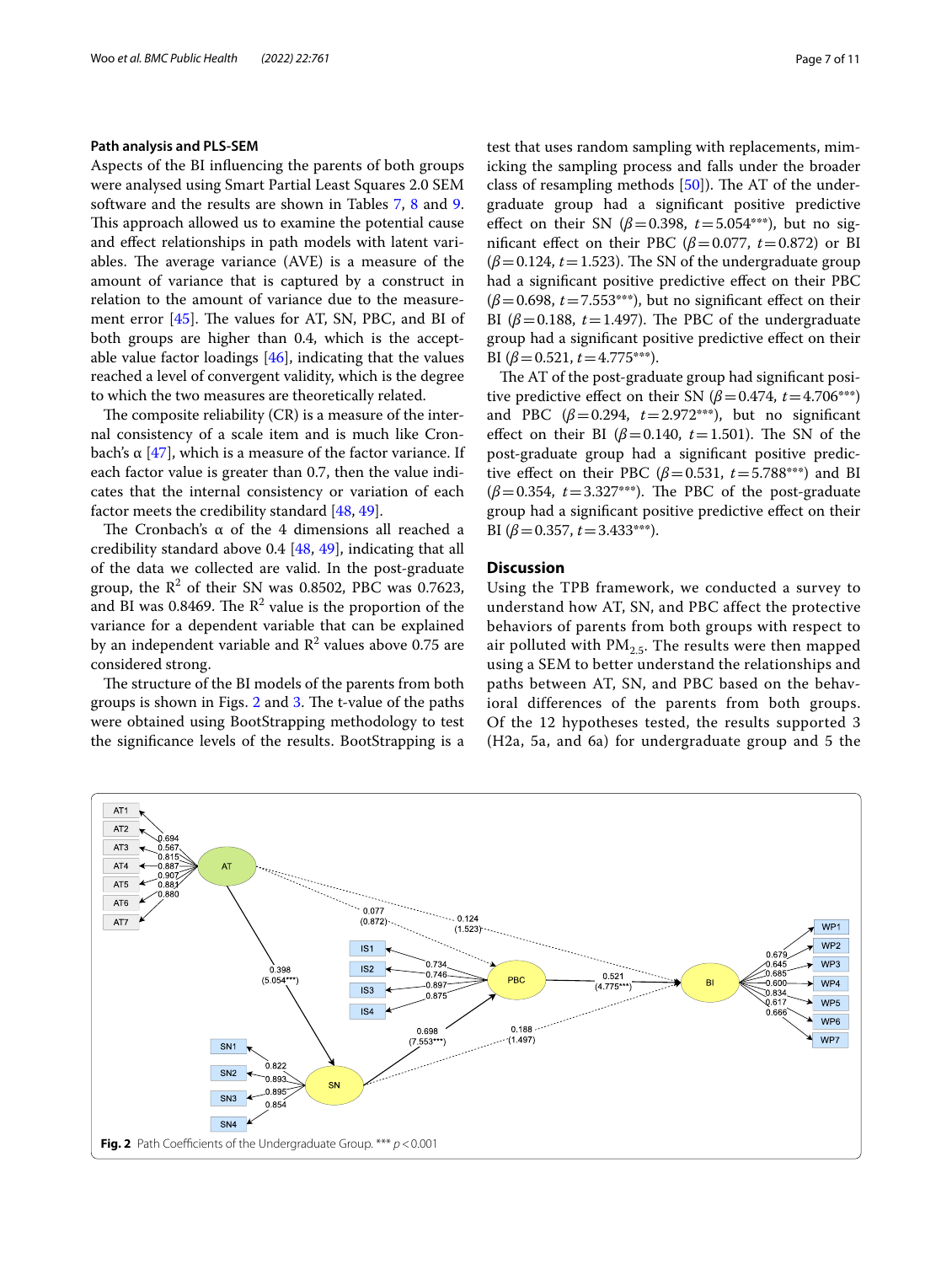



<span id="page-7-0"></span>post-graduate group (H2b, 3b, 4b, 5b, 6b). The difference between both groups is that there are more paths between AT and AI in the post-graduate group compared to the undergraduate group.

The results indicate the SN and BI scores of the undergraduate group are statistically higher than the post-graduate group, but there were no statistically significant differences in the AT and PBC of both groups. Similar results between parents with different education levels and behavior are known too [[46\]](#page-10-38). Table [9](#page-5-5) shows the comparison of the results of parents with different levels of education.

## **Infuence of Attitudes (AT)**

The results show there are no statistical differences in the AT of both groups with respect to protective behaviors related to air pollution in Hong Kong. The path model indicates the AT of both groups does not affect their BI directly, but their SN does. The results also indicate that the AT of both groups show impacted SN ( $β = 0.398$ ,  $t = 5.054 > 3.29$ ), but their PBC and BI are not directly impacted. The AT to PBC and AT to SN  $(\beta = 0.474, t = 4.706 > 3.29)$  paths of both groups are affected ( $β = 0.294$ ,  $t = 2.972 > 3.29$ ). These results mean the AT of the parents from both groups affect their BI, but both groups formed different paths; AT-SN-PBC-BI for the undergraduate group and AT-SN-PBC-BI, AT-PBC-BI and AT-SN-BI for the postgraduate group. The results also show that there is no direct path for the AT -BI path in both groups.

## **Infuence of Subjective Norms (SN)**

The results of the independent sample T-test found that the SN of the undergraduate group are statistically higher than the post-graduate group. This suggests that the undergraduate group may have felt more social pressure from their peers to follow the SN associated with air pollution or expected behaviors compared to the post-graduate group. But there are other possibilities for this result and clarifying or better understanding this result is well outside of the scope of this study and will certainly require more attention.

In the TPB path models, the SN are directly afected by the AT  $[33-35]$  $[33-35]$  $[33-35]$  and AT affects SN positively  $[34, 36]$  $[34, 36]$  $[34, 36]$  $[34, 36]$  $[34, 36]$ . In our study the data indicate that the SN afects the PBC of both groups, but the BI of the undergraduate group is not afected.

These results show that although the average SN scores of the undergraduate group are higher than those of the post-graduate group, their SN cannot directly afect their BI and signifcantly afects their PBC. The SN of the post-graduate group does not directly afect their PBC, but instead they directly afect their BI. This suggests that the BI of the post-graduate group associated with air pollution are based on the expectations of people around them, while the BI of the undergraduate group may not. SN is about the expectation of important people, which means those parents' expectations towards the opinions of people who they care the most [[1\]](#page-9-0).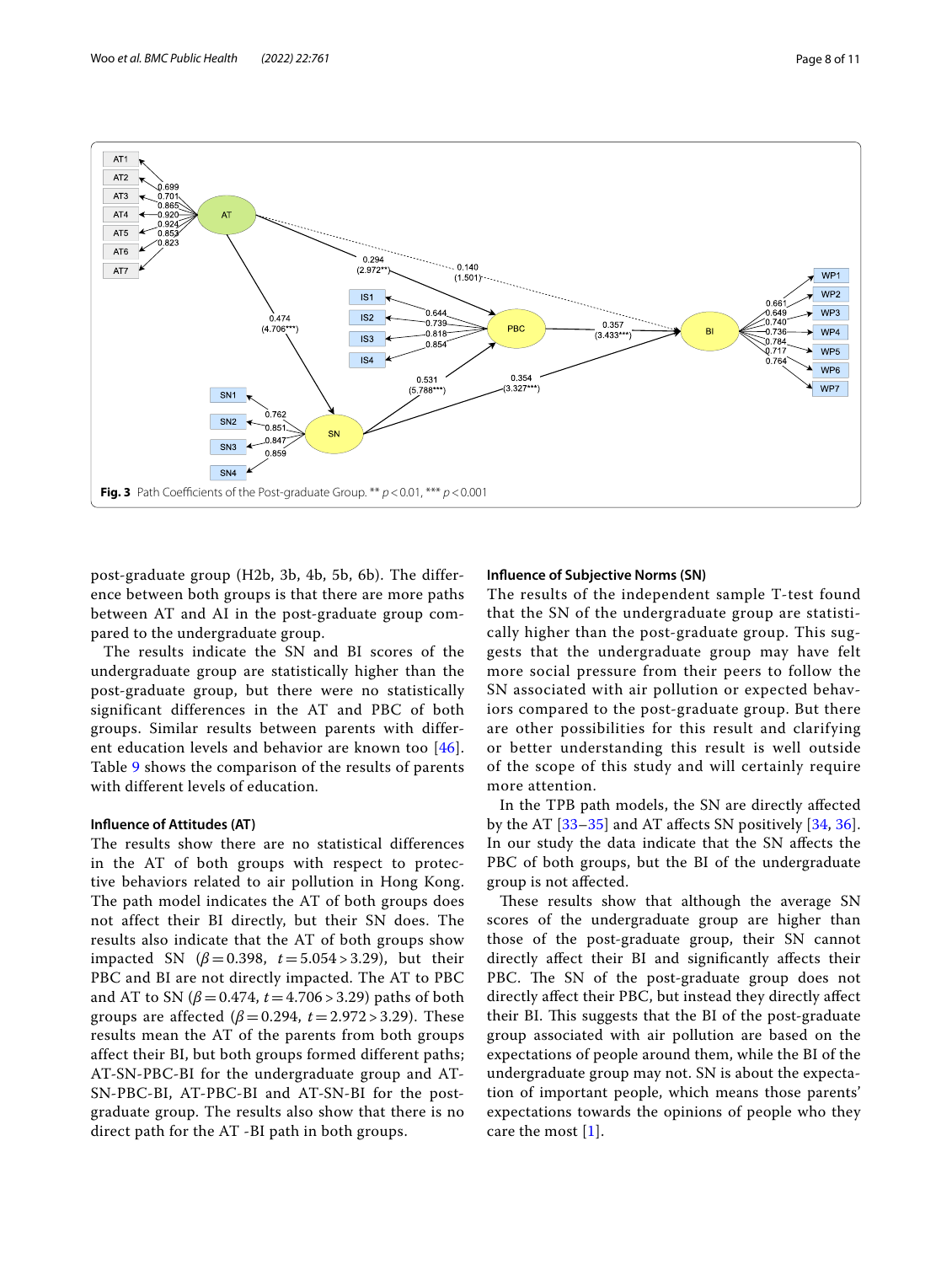#### **Infuence of Perceived Behavioral Controls (PBC)**

The results of this study show that there is no statistically signifcant diference in the PCB of air pollution prevention behaviors in both groups. The PBC for the parents of both groups afect their respective BI [[9,](#page-10-4) [36,](#page-10-27) [38](#page-10-29), [47\]](#page-10-39) associated with air pollution prevention with PBC being the main factor infuencing their BI [[9,](#page-10-4) [37](#page-10-28), [38\]](#page-10-29).

The PBC of both groups are affected by different factors. In our analysis, the PBC of the undergraduate group was afected by their SN, which has been seen in other analyses  $[33-35]$  $[33-35]$  $[33-35]$ . This suggests a university level education may be a prerequisite to gain a PBC that infuences SN, rather than AT towards air pollution protection behaviors. However, AT can positively affect SN [\[33](#page-10-24), [35](#page-10-25)], which can then affect PBC. The PBC of the post-graduate group is also afected by AT and SN, which suggests that their PBC is infuenced by the SN and the people around them, but that they can develop their own AT towards air pollution protection behaviors [[33](#page-10-24)[–35](#page-10-25)].

## **Analysis of Behavioral Intentions (BI)**

The results of the independent sample T-test found that the air pollution prevention BI of the undergraduate group was statistically higher than that of the post-graduate group, which means post-graduate group have better behavior than undergraduate group in towards air polluted with  $PM_{2.5}$ 

Path model analyses revealed two air pollution protection BI models. Only three (H2a, 5a, 6a) of the six hypotheses (H1a, 2a, 3a, 4a, 5a, 6a) in the undergraduate group model were supported and formed a single path-AT-SN-PBC-BI. The PBC in the undergraduate group was based on the SN around them, which ultimately contributes to the BI of their protective behavior.

In the post-graduate group model, the six hypotheses were supported (H1b, H2b, 3b, 4b, 5b, and 6b). Only AT to BI path was not supported (H2a). Statistically higher scores showing a more complex and diverse model. However, the BI generated in the post-graduate group shows a series of more diverse and complex pathways that have signifcantly lower scores than the undergraduate group, which means the decision progress of post-graduate group is more complex than those of undergraduate group. Past studies have pointed out that higher education may contribute to less understanding of issues outside of their respective professional felds. For example, business and marketing students may be less aware of the environment than a biology student [\[45](#page-10-37)]. Our research reveals another key factor, which is the diference between SN and BI. In our research, the SN of the undergraduate group does not directly afect their BI, but it appears that their BI is afected indirectly through their PBC [[37](#page-10-28)].

This means that people in the undergraduate group probably go through a process of self-judgment to develop a BI for pollution prevention [\[52\]](#page-10-43). In addition to the direct infuence of PBC, the BI the post-graduate group are directly affected by their SN [\[28](#page-10-30), [39\]](#page-10-31). This suggests that the BI in both groups is partly derived from meeting the expectations of others around them, not just their own PBC. In other words, this is not necessarily out of their own will, but the pressure exerted by SN and cultural values.

## **Limitations**

According to Giford and Nilsson [\[51\]](#page-10-44), personal and social factors can afect pro-environmental behavior. It is worth performing more research that considers the types of factors that afect environmental behaviors toward air pollution. They also pointed out that pro-environmental behaviors may also be caused by personal non-environmental goals like improving health and saving money. While this study was focused on parental behaviors, other groups from other regions or assessment of more variables such as culture, economics, age, sex, may contribute important information about people's behaviors towards air pollution and other environmental issues. The relationship between social norms and values, sociology, and sound science are poorly understood. As such, this research area exciting and requires researchers from many disciplines to work collaboratively to provide solutions. Nonetheless, research on any aspect in this feld could take decades and still never meet the expectations of all stakeholders. Moreover, maybe there are better statistical models for comparing multi-group data.

## **Conclusions**

In this study we assessed the factors that infuence the air pollution prevention and avoidance behaviors associated with air polluted with  $PM_{2.5}$  for parents in the undergraduate and post-graduate groups. Our results show the AT, SN, PBC and BI used in the air pollution protection model for the parents of both groups are connected by separate pathways. The undergraduate group has a higher PBC compared to the post-graduate group and because the SN associated with their social ecosystems contribute to their BI. These findings are important because we can predict the protective BI for parents with young children that possess diferent levels of education in Hong Kong using the TPB for air polluted with  $PM_{2.5}$ .

Using a path analysis tool, we revealed that the undergraduate and post-graduate groups had diferent BI paths. The BI path of the undergraduate group is purer and simpler when compared with the path of the post-graduate group: only three (H2a, 5a, 6a) of the six hypotheses (H1a, 2a, 3a, 4a, 5a, 6a) in the undergraduate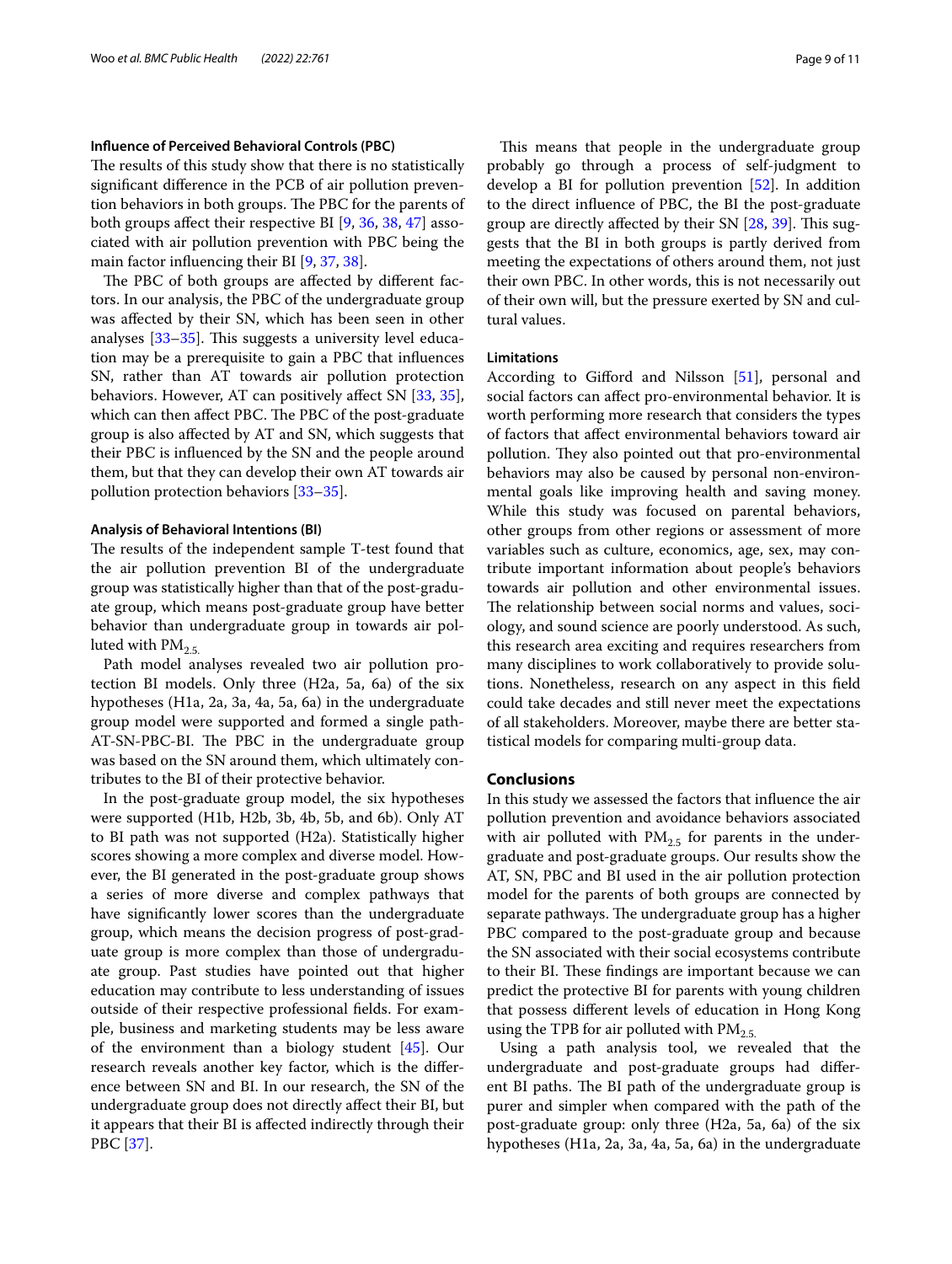group model forming a single path AT-SN-PBC-BI. The PBC in the undergraduate group form based on the SN around them, which ultimately contributes to their BI to the protective behavior. Meanwhile, in the post-graduate group model, the six hypotheses including H2b, 3b, 4b, 5b, 6b are statistically higher scores, which forming paths including AT-SN-PBC-BI, AT-PBC-BI and AT-SN-BI. But there is no path for AT-BI (H1a, 1b) in both groups.

In this study, AT which ultimately contributes to their SN in both groups more than contributes to the PBC and BI in the study. These findings are important because AT cannot afect BI that means attitude itself cannot afect protective behavior associated with  $PM_{2.5}$  air pollution directly. The air pollution prevention BI model of parents from both groups forms paths models that vary in complexity. Our results clearly distinguish the diferent path models between the parents of both groups.

## **Implications and further research**

The development and understanding of preventative behaviors can be diverse. In this study AT was shown that it does not afect the BI of the parents from both groups. But other studies have shown that this is not the case. According to Giford and Nilsson [\[51\]](#page-10-44), cultural and ethnic diferences can afect pro-environmental behaviors. Fang [[2\]](#page-9-1) pointed out that 'There are often many different environmental concerns between diferent races and ethnic groups, and cognitive diferences can emerge due to cultural diferences" Fang [[2\]](#page-9-1) also suggested that these diferences were always related to overall thought structures and the logic of diferent cultures. In the backgrounds of Hong Kong, the meaning of education is important, so do other Asian cultures. 'Western to an Eastern culture where diferences in cultural values and norms' among education [\[52\]](#page-10-43).

The TPB model has been criticized for not containing belief factors in the first version  $[53, 54]$  $[53, 54]$  $[53, 54]$  $[53, 54]$ . Ajzen  $[1]$  $[1]$  $[1]$  added behavioral beliefs before AT, normative beliefs before SN, and control beliefs before PBC  $[42]$  $[42]$ . Therefore, additional studies on environmental behaviors related to air pollution can and should include dimensions that address behavioral, normative, and control beliefs. In addition, additional variables can be added across diferent countries for a deeper analysis.

#### **Abbreviations**

AT: Attitudes; SN: Subjective norms; PBC: Perceived behavioral controls; BI: Behavioral intentions; PLS-SEM: Partial least squares regression.

#### **Supplementary Information**

The online version contains supplementary material available at [https://doi.](https://doi.org/10.1186/s12889-022-13141-9) [org/10.1186/s12889-022-13141-9](https://doi.org/10.1186/s12889-022-13141-9).

**Additional fle 1.**

#### **Acknowledgements**

We acknowledge the members of the Department of Health Promotion and Health Education, and the Graduate Institute of Environmental Education, NTNU, Dr. Shumei Liu, for their contributions to this article. Useful suggestions from anonymous reviewers were incorporated into the manuscript.

#### **Authors' contributions**

SKW, BL, YTC and WTF conceived the idea for the study, developed the conceptual framework, research methods and the survey. WTF provided the resources to this study. SKW executed the survey. SKW and YTC conducted the current analysis. SKW, BL, YTC and WTF wrote the manuscript which was reviewed by all. All authors provided critical feedback and helped shape the research, analysis and manuscript. All authors have read and agreed to the published version of the manuscript.

#### **Funding**

This research was supported by grants from the Ministry of Science and Technology (105–2511-S-003–021-MY3 and 109–2511-H-003 -031 to W.-T. Fang). This article was also subsidized by the National Taiwan Normal University (NTNU), Taiwan.

#### **Availability of data and materials**

All data generated or analysed during this study are included in this published article.

#### **Declarations**

#### **Ethics approval and consent to participate**

The study and experimental protocols (201804HS008) were approved by the Ethics Committee of the National Taiwan Normal University. This research did not involve invasive human studies and we obtained parental consent to par‑ ticipate in this research using an anonymous answering method that was submitted online. The National Taiwan Normal University Research Ethics Committee deemed that this research is not within the scope of the "Human Research Law" and the committee approved the research protocol and agreed to give informed consent to the parents and their right to opt out of this study. Informed consent was obtained from all individual participants included in the study. All procedures performed in studies involving human participants were in accordance with the ethical standards of the Ethics Commission of the National Taiwan Normal University and its later amendments or comparable ethical standards. All methods were performed in accordance with the relevant guidelines and regulations from the 1964 Helsinki declaration.

#### **Consent for publication**

Not applicable.

#### **Competing interests**

The authors declare that they have no competing interests.

#### **Author details**

<sup>1</sup> Graduate Institute of Environmental Education, National Taiwan Normal University, Taipei 116, Taiwan. <sup>2</sup> Academy of Natural Sciences, 1900 Benjamin Franklin Parkway, Philadelphia, PA 19103, USA.

Received: 6 January 2022 Accepted: 22 March 2022 Published online: 15 April 2022

#### **References**

- <span id="page-9-0"></span>1. Ajzen I. The theory of planned behavior. Organ Behav Hum Decis Process. 1991;50(2):179–211.
- <span id="page-9-1"></span>2. Fang W-T. Envisioning Environmental Literacy: Springer; 2020.
- <span id="page-9-2"></span>3. Albarracin D, Johnson BT, Fishbein M, Muellerleile PA. Theories of reasoned action and planned behavior as models of condom use: a metaanalysis. Psychol Bull. 2001;127(1):142.
- <span id="page-9-3"></span>4. Bryan A, Fisher JD, Fisher WA. Tests of the mediational role of preparatory safer sexual behavior in the context of the theory of planned behavior. Health Psychol. 2002;21(1):71.